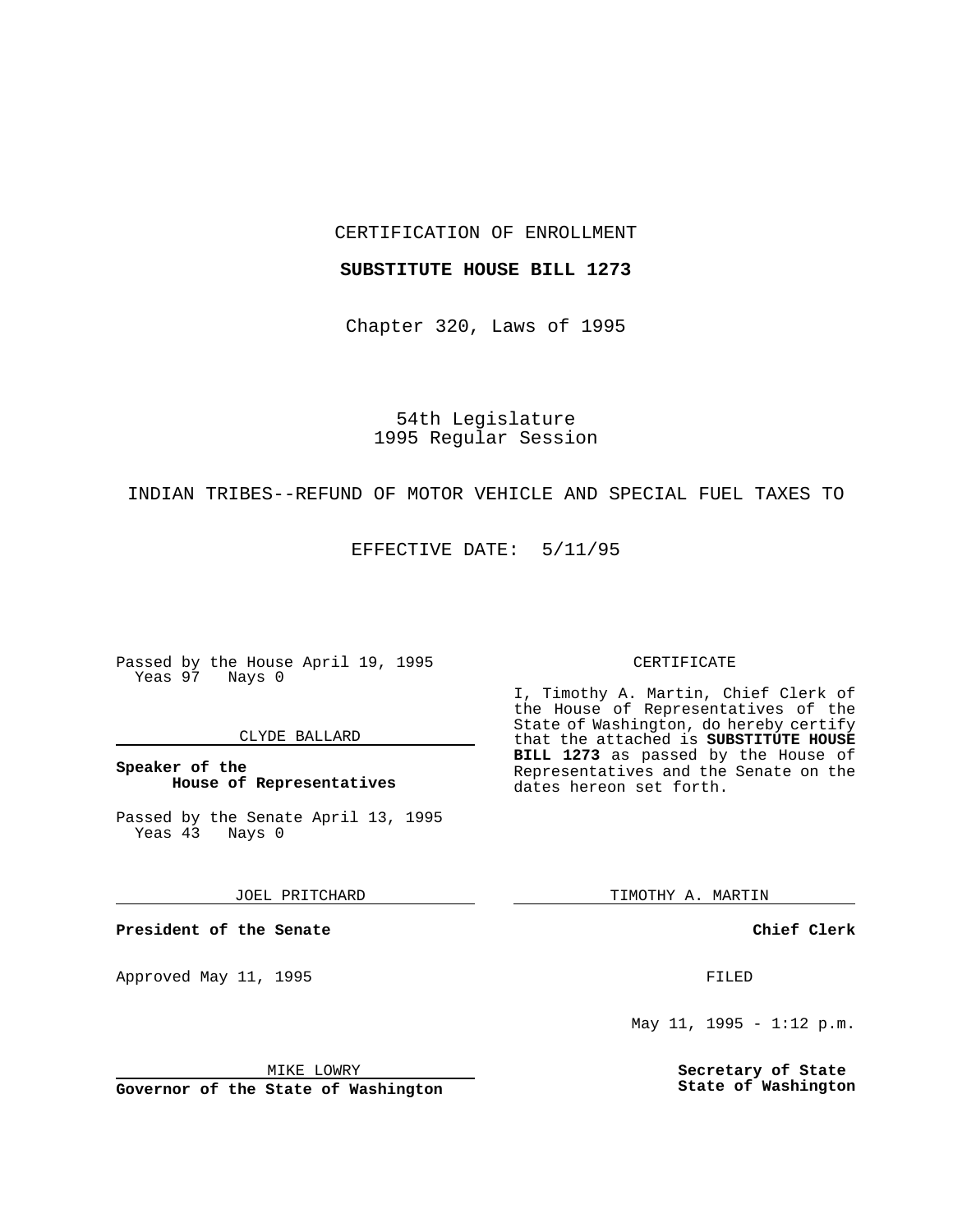# **SUBSTITUTE HOUSE BILL 1273** \_\_\_\_\_\_\_\_\_\_\_\_\_\_\_\_\_\_\_\_\_\_\_\_\_\_\_\_\_\_\_\_\_\_\_\_\_\_\_\_\_\_\_\_\_\_\_

\_\_\_\_\_\_\_\_\_\_\_\_\_\_\_\_\_\_\_\_\_\_\_\_\_\_\_\_\_\_\_\_\_\_\_\_\_\_\_\_\_\_\_\_\_\_\_

# AS AMENDED BY THE SENATE

Passed Legislature - 1995 Regular Session

## **State of Washington 54th Legislature 1995 Regular Session**

**By** House Committee on Transportation (originally sponsored by Representatives Fuhrman, Blanton, Elliot and McMorris)

Read first time 02/09/95.

 AN ACT Relating to refunding motor vehicle fuel and special fuel taxes to Indian tribes; adding a new section to chapter 82.36 RCW; adding a new section to chapter 82.38 RCW; creating a new section; and declaring an emergency.

BE IT ENACTED BY THE LEGISLATURE OF THE STATE OF WASHINGTON:

 NEW SECTION. **Sec. 1.** The legislature recognizes that certain Indian tribes located on reservations within this state dispute the authority of the state to impose a tax upon the tribe, or upon tribal members, based upon the distribution, sale, or other transfer of motor vehicle and other fuels to the tribe or its members when that distribution, sale, or other transfer takes place upon that tribe's reservation. While the legislature believes it has the authority to impose state motor vehicle and other fuel taxes under such circumstances, it also recognizes that all of the state citizens may benefit from resolution of these disputes between the respective governments.

 NEW SECTION. **Sec. 2.** A new section is added to chapter 82.36 RCW to read as follows: